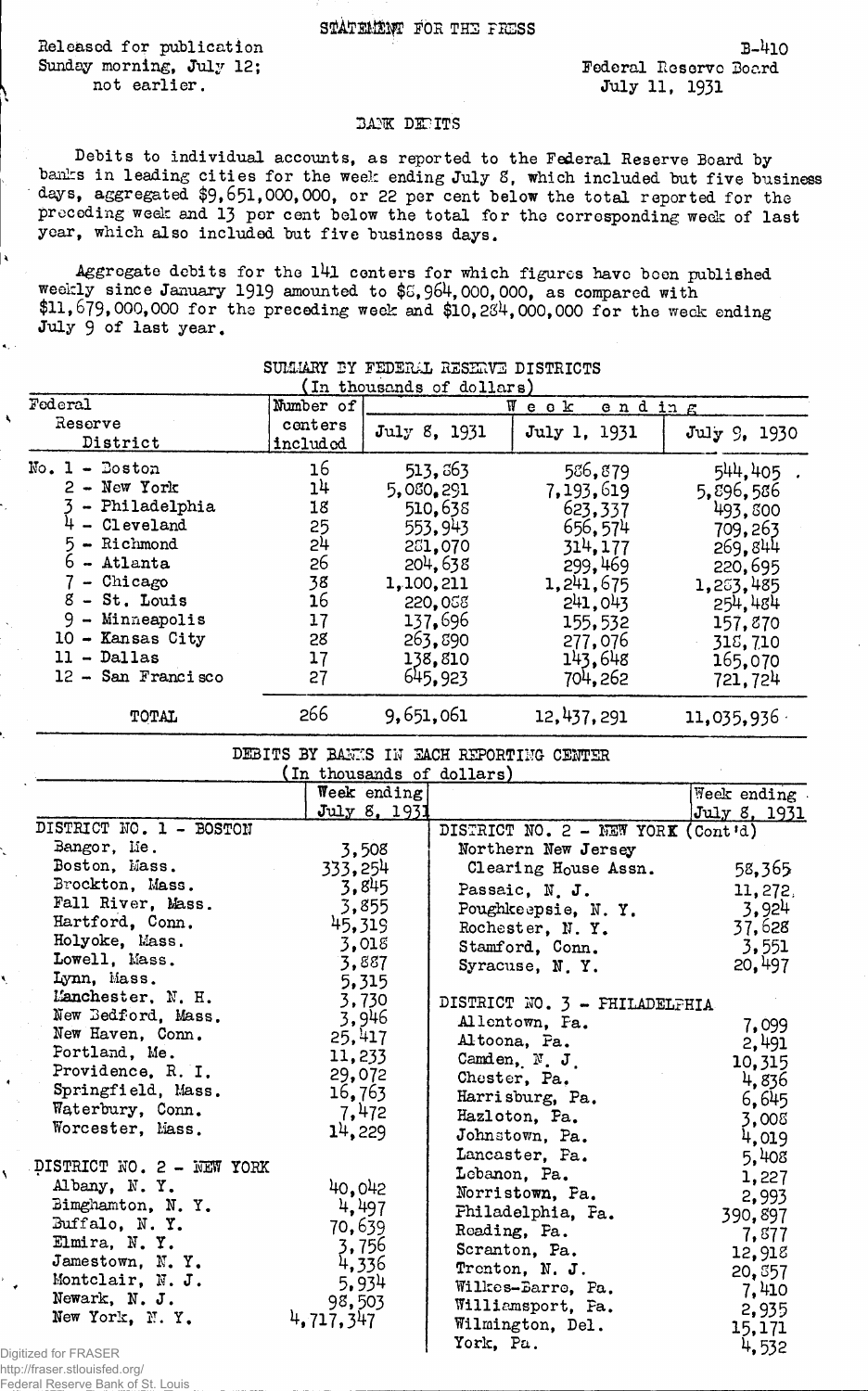| DEBITS BY BANKS IN EACH REFORTING CENTER |  |  |  |  |
|------------------------------------------|--|--|--|--|
|                                          |  |  |  |  |

|                               | (In thousands of dollars) |                                       | $D-410a$               |
|-------------------------------|---------------------------|---------------------------------------|------------------------|
|                               | Week ending               |                                       | Week ending            |
| DISTRICT NO. 4 - CLEVELAND    | July 8, 1931              |                                       | $\text{July } 8, 1931$ |
| Akron, Ohio                   | 16,481                    | DISTRICT NO. 6 - ATLANTA (Cont'd)     |                        |
| Butler, Pa.                   | 1,902                     | Elberton, Ga.                         | 159                    |
| Canton, Ohio                  | 10,343                    | Hattiesburg, Miss.                    | 1,112                  |
| Cincinnati, Ohio              | $7\frac{1}{2}$ , 170      | Jackson, Miss.<br>Jacksonville, Fla.  | 4,389                  |
| Cleveland, Ohio               | 150,417                   | Knoxville, Tenn.                      | 12,482                 |
| Columbus, Ohio                | 30,804                    | Macon, Ga.                            | 5,778                  |
| Dayton, Ohio                  | 17,787                    | Meridian, Miss.                       | 2,993                  |
| Erie, Pa.                     | 7,415                     | Miami, Fla.                           | 1,513<br>2,976         |
| Franklin, Fa.                 | 902                       | Mobile, Ala.                          | 7,025                  |
| Greensburg, Fa.               | 1,932                     | Montgomery, Ala.                      | 4,108                  |
| Hamilton, Ohio                | 2,365                     | Nashville, Tenn.                      | 16,207                 |
| Homestead, Pa.                | 885                       | Newman, Ga.                           | 468                    |
| Lexington, Ky.                | 5,484                     | New Orleans, La.                      | 59,004                 |
| Lima, Ohio                    | 2,412                     | Fonsacola, Fla.                       | 1,372                  |
| Lorain, Ohio                  | 1,302                     | Savannah, Ga.                         | 8,499                  |
| Middletown, Ohio              | 1,603                     | Tampa, Fla.                           | 5,362                  |
| Oil City, Pa.                 | 2,985                     | Valdosta, Ga.                         | 758                    |
| Pittsburgh, Pa.               | 160, 211                  | Vicksburg, Miss.                      | 1,026                  |
| Springfield, Ohio             | 4,314                     |                                       |                        |
| Steubenville, Ohio            | 1,716                     | DISTRICT NO. 7 - CHICAGO              |                        |
| Toledo, Ohio                  | 29,625                    | Adrian, Mich.                         | 797                    |
| Warren, Ohio                  | 1,905                     | Aurora, Ill.                          | 3,039                  |
| Wheeling, W. Va.              | 9,350                     | Battle Creek, Mich.                   | 3,838                  |
| Youngstown, Ohio              | 15,537                    | Bay City, Mich.                       | 2,162                  |
| Zanesville, Ohio              | 2,066                     | Bloomington, Ill.                     | 2,540                  |
| DISTRICT NO. 5 - RICHMOND     |                           | Cedar Rapids, Ia.                     | 8,936                  |
| Asheville, N. C.              | 2,557                     | Champaign-Urbana, Ill.                | 2,845                  |
| Baltimore, Md.                | 89,935                    | Chicago, Ill.                         | 670,490                |
| Charleston, S.C.              | 4,842                     | $D_{\Omega}$ nville, Ill.             | 2,724                  |
| Charleston, W. Va.            | 10,808                    | Davenport, Ia.                        | 11,576                 |
| Charlotte, N. C.              | 9,624                     | Decatur, Ill.<br>Des Moines, Iowa     | 3,527                  |
| Columbia, S. C.               | 7,377                     |                                       | 16,457                 |
| Cumberland, Md.               | 1,755                     | Detroit, Mich.<br>Dubuque, Iowa       | 149,602                |
| D <sub>a</sub> nville, Va.    | 2,153                     | Flint, Mich.                          | 2,869                  |
| Durham, N.C.                  | 6,195                     | Fort Wayne, Ind.                      | 6,274                  |
| Greensboro, N.C.              | 3,939                     | Gary, Ind.                            | 9,229                  |
| Greenville, S.C.              | 4,371                     | Grand Rapids, Mich.                   | 3,675<br>13,133        |
| Hagerstown, Md.               | 2,109                     | Green Bay, Wis.                       | 3,193                  |
| Huntington, W. Va.            | 3,914                     | Hammond, Ind.                         | 2,088                  |
| Lynchburg, Va.                | 5,984                     | Indianapolis, Ind.                    | 38,440                 |
| Newport News, Va.             | 2,637                     | Jackson, Mich.                        | 5,080                  |
| Norfolk, Va.                  | 11,121                    | Kalamazoo, Mich.                      | 4,973                  |
| Fortsmouth, Va.               | 1,098                     | Lansing, Mich.                        | 5,342                  |
| Raleigh, N. C.                | 9,145                     | Mason City, Iowa                      | 2,500                  |
| Richmond, Va.<br>Roanoke, Va. | 28,036                    | Milwaukee, Wis.                       | 57.943                 |
| Spartanburg, S. C.            | 6,901                     | Moline, Ill.                          | 2,053                  |
| Washington, D. C.             | 2,329<br>54,564           | Muscatine, Iowa                       | 1,140                  |
| Wilmington, N. C.             | 2,197                     | Oshkosh, Wis.                         | 3,100                  |
| Winston-Salem, N. C.          | 7,479                     | Feoria, Ill.                          | 11,010                 |
|                               |                           | Rockford, Ill.                        | 6,046                  |
| DISTRICT NO. 6 - ATLANTA      |                           | Saginaw, Mich.                        | 4,803                  |
| Albany, Ga.                   | 595                       | Sheboygan, Wis.                       | 3,318                  |
| Atlanta, Ga.                  | 28,494                    | Sioux City, Iowa                      | 9,358                  |
| Augusta, Ga.                  | 4,134                     | South Bend, Ind.<br>Springfield, Ill. | 9,577                  |
| Birmingham, Ala.              | 23,050                    | Terre Haute, Ind.                     | 7,002                  |
| Brunswick, Ga.                | 495                       | Waterloo, Iowa                        | 6,089                  |
| Chattanooga, Tenn.            | 9,523                     |                                       | 3,443                  |
| Columbus, Ga.                 | 2,637                     |                                       |                        |
| Dothan, Ala.                  | 479                       |                                       |                        |

 $\vert$ 

Digitized for FRASER http://fraser.stlouisfed.org/ Federal Reserve Bank of St. Louis

٦

١

 $\frac{2}{\pi}$ 

 $\ddot{\phantom{0}}$ 

Ń

 $\bar{\epsilon}$ 

 $\vert \vert$ 

 $\frac{1}{\sqrt{2}}$